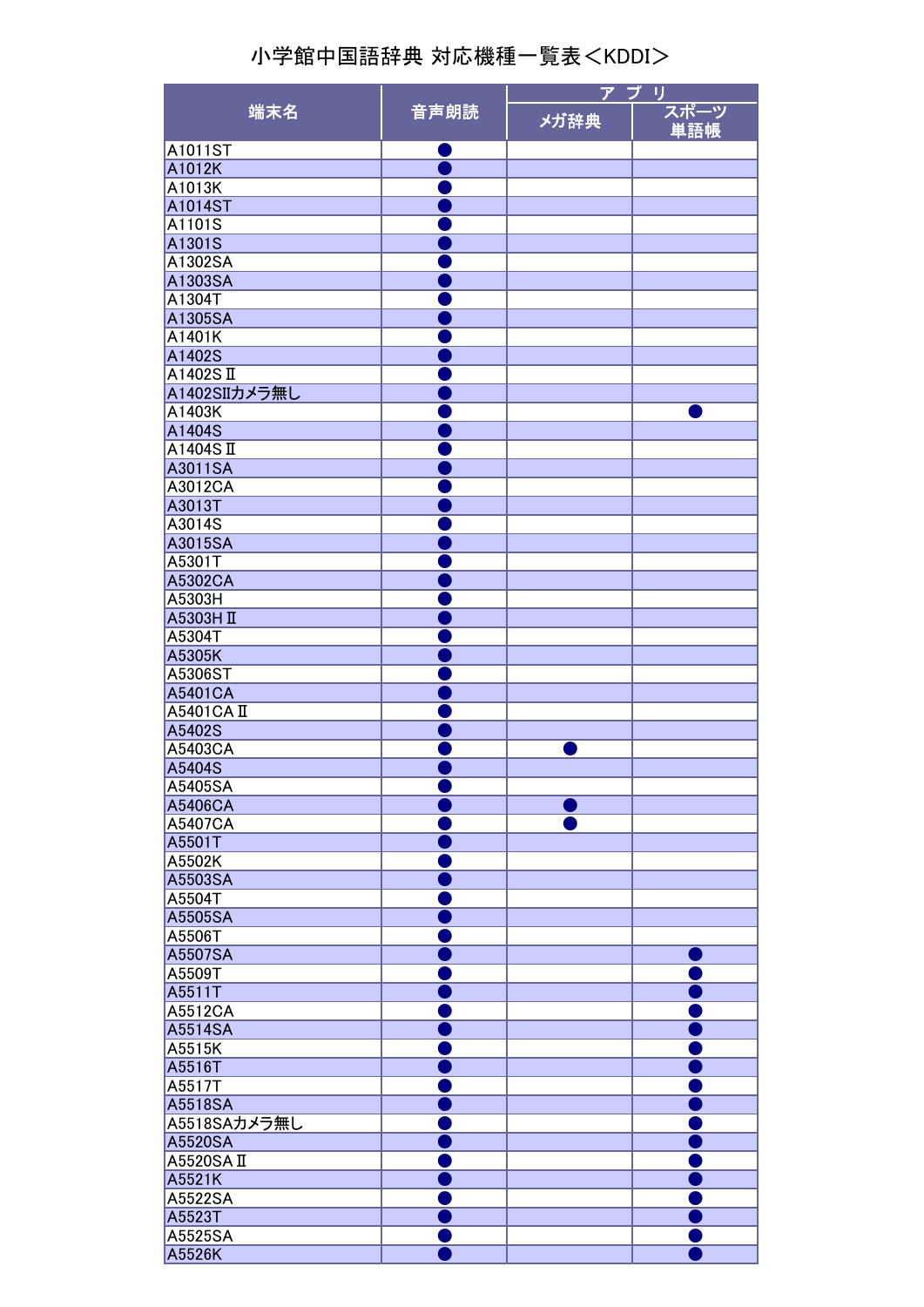| 端末名                       | 音声朗読 | ア プ<br>IJ |             |
|---------------------------|------|-----------|-------------|
|                           |      | メガ辞典      | スポーツ<br>単語帳 |
| A5527SA                   |      |           |             |
|                           |      |           |             |
| A5528K                    |      |           |             |
| A5529T                    |      |           |             |
| <b>B01K</b>               |      |           |             |
| beskey                    |      |           |             |
| biblio                    |      |           |             |
| <b>BRAVIA(R) Phone U1</b> |      |           |             |
| C1001SA                   |      |           |             |
| C1002S                    |      |           |             |
| C3001H                    |      |           |             |
| C3002K                    |      |           |             |
| C3003P                    |      |           |             |
| C401SA                    |      |           |             |
| <b>C402DE</b>             |      |           |             |
| C403ST                    |      |           |             |
| C404S                     |      |           |             |
| C406S                     |      |           |             |
| <b>C407H</b>              |      |           |             |
| <b>C409CA</b>             |      |           |             |
| <b>C410T</b>              |      |           |             |
|                           |      |           |             |
| <b>C411ST</b>             |      |           |             |
| <b>C412SA</b>             |      |           |             |
| C413S                     |      |           |             |
| <b>C414K</b>              |      |           |             |
| C415T                     |      |           |             |
| C451H                     |      |           |             |
| <b>C452CA</b>             |      |           |             |
| C5001T                    |      |           |             |
| CA001                     |      |           |             |
| <b>CA002</b>              |      |           |             |
| CA003                     |      |           |             |
| <b>CA004</b>              |      |           |             |
| CA005                     |      |           |             |
| <b>CA006</b>              |      |           |             |
| CA007                     |      |           |             |
| <b>DRAPE</b>              |      |           |             |
| E02SA                     |      |           |             |
| <b>E03CA</b>              |      |           |             |
|                           |      |           |             |
| E05SH                     |      |           |             |
| E06SH                     |      |           |             |
| <b>E07K</b>               |      |           |             |
| F001                      |      |           |             |
| G'zOne TYPE-R             |      |           |             |
| G'zOne TYPE-X             |      |           |             |
| G11                       |      |           |             |
| G <sub>9</sub>            |      |           |             |
| H001                      |      |           |             |
| <b>INFOBAR</b>            |      |           |             |
| <b>INFOBAR 2</b>          |      |           |             |
| K001                      |      |           |             |
| K002                      |      |           |             |
| K003                      |      |           |             |
| K004                      |      |           |             |
| K005                      |      |           |             |
|                           |      |           |             |
| K006                      |      |           |             |
| K006カメラ無し                 |      |           |             |
| K007                      |      |           |             |
| K008                      |      |           |             |
| K009                      |      |           |             |
| K010                      |      |           |             |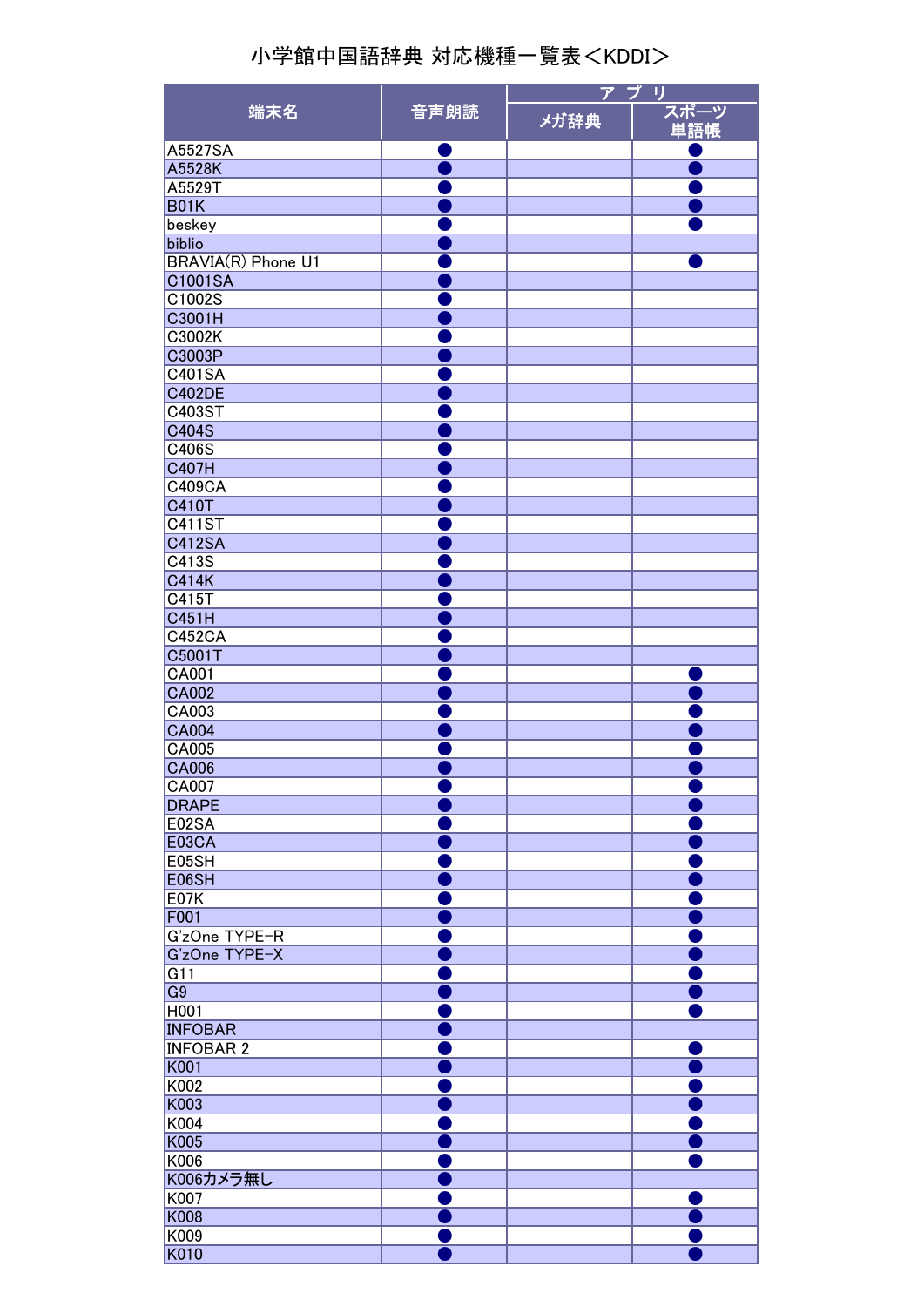| 端末名                              |      | ア プ<br>IJ |             |
|----------------------------------|------|-----------|-------------|
|                                  | 音声朗読 | メガ辞典      | スポーツ<br>単語帳 |
| K012                             |      |           |             |
| <b>LIGHT POOL</b>                |      |           |             |
| lotta                            |      |           |             |
| <b>MEDIA SKIN</b>                |      |           |             |
| misora                           |      |           |             |
| Mobile Hi-Vision CAM Wooo        |      |           |             |
| neon                             |      |           |             |
| <b>NS01</b>                      |      |           |             |
| <b>NS02</b>                      |      |           |             |
| P001                             |      |           |             |
| <b>PENCK</b>                     |      |           |             |
| <b>PLY</b>                       |      |           |             |
| Premier3                         |      |           |             |
| <b>PRISMOID</b>                  |      |           |             |
| PT002                            |      |           |             |
| re                               |      |           |             |
| S001                             |      |           |             |
| <b>S002</b>                      |      |           |             |
| S003<br><b>S004</b>              |      |           |             |
|                                  |      |           |             |
| S005                             |      |           |             |
| <b>S006</b>                      |      |           |             |
| S007<br><b>SA001</b>             |      |           |             |
| <b>SA002</b>                     |      |           |             |
| <b>SH001</b>                     |      |           |             |
| <b>SH002</b>                     |      |           |             |
| <b>SH003</b>                     |      |           |             |
| <b>SH004</b>                     |      |           |             |
| <b>SH005</b>                     |      |           |             |
| <b>SH006</b>                     |      |           |             |
| <b>SH007</b>                     |      |           |             |
| <b>SH008</b>                     |      |           |             |
| <b>SH009</b>                     |      |           |             |
| <b>SH010</b>                     |      |           |             |
| <b>SH011</b>                     |      |           |             |
| Sporito                          |      |           |             |
| Sportio water beat               |      |           |             |
| Sweets                           |      |           |             |
| Sweets cute                      |      |           |             |
| Sweets pure                      |      |           |             |
| <b>T001</b>                      |      |           |             |
| T002                             |      |           |             |
| T003                             |      |           |             |
| T004                             |      |           |             |
| <b>T005</b>                      |      |           |             |
| T006                             |      |           |             |
| <b>T007</b>                      |      |           |             |
| T008                             |      |           |             |
| talby                            |      |           |             |
| <b>URBANO</b>                    |      |           |             |
| <b>URBANO AFFARE</b>             |      |           |             |
| <b>URBANO BARONE</b>             |      |           |             |
| <b>URBANO MOND</b>               |      |           |             |
| W11H                             |      |           |             |
| <b>W11K</b>                      |      |           |             |
| W21CA                            |      |           |             |
| W <sub>21</sub> CA <sub>II</sub> |      |           |             |
| W21H                             |      |           |             |
| <b>W21K</b>                      |      |           |             |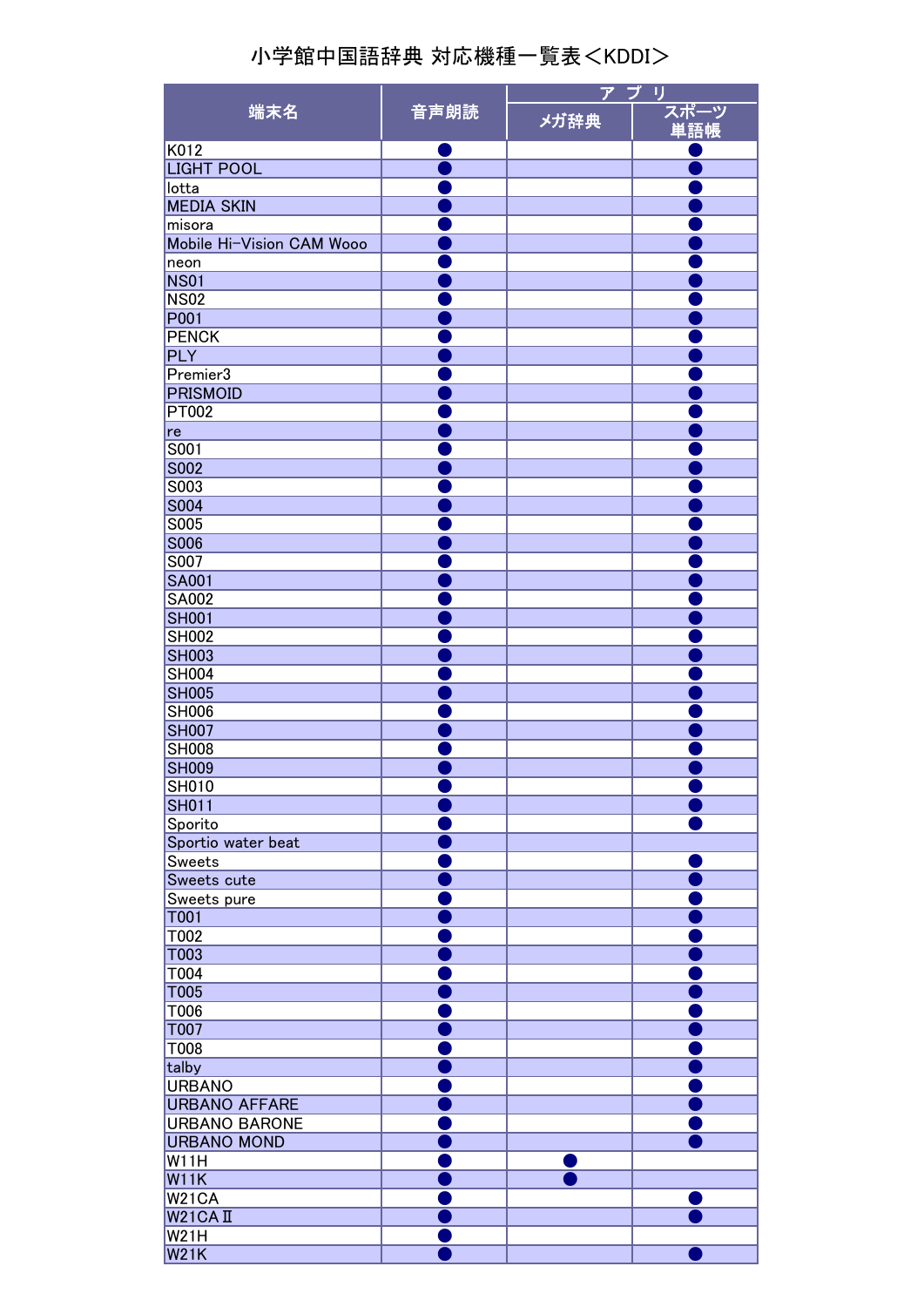|                |      | アプ<br>IJ |             |
|----------------|------|----------|-------------|
| 端末名            | 音声朗読 | メガ辞典     | スポーツ<br>単語帳 |
| <b>W21S</b>    |      |          |             |
| <b>W21SA</b>   |      |          |             |
| <b>W21T</b>    |      |          |             |
| <b>W22H</b>    |      |          |             |
| <b>W22SA</b>   |      |          |             |
| <b>W31CA</b>   |      |          |             |
| W31K           |      |          |             |
| $W31K$ II      |      |          |             |
| <b>W31S</b>    |      |          |             |
| <b>W31SA</b>   |      |          |             |
| W31SAII        |      |          |             |
| <b>W31T</b>    |      |          |             |
| <b>W32H</b>    |      |          |             |
| <b>W32K</b>    |      |          |             |
| <b>W32S</b>    |      |          |             |
| <b>W32SA</b>   |      |          |             |
| <b>W32T</b>    |      |          |             |
| <b>W33SA</b>   |      |          |             |
| W33SAII        |      |          |             |
| W41CA          |      |          |             |
| <b>W41H</b>    |      |          |             |
| <b>W41K</b>    |      |          |             |
|                |      |          |             |
| <b>W41S</b>    |      |          |             |
| W41SA          |      |          |             |
| W41SH          |      |          |             |
| <b>W41T</b>    |      |          |             |
| W42CA          |      |          |             |
| <b>W42H</b>    |      |          |             |
| <b>W42K</b>    |      |          |             |
| <b>W42S</b>    |      |          |             |
| W42SA          |      |          |             |
| <b>W43CA</b>   |      |          |             |
| <b>W43H</b>    |      |          |             |
| <b>W43HI</b>   |      |          |             |
| W43K           |      |          |             |
| <b>W43S</b>    |      |          |             |
| W43SA          |      |          |             |
| <b>W43T</b>    |      |          |             |
| <b>W44K</b>    |      |          |             |
| $W44K$ II      |      |          |             |
| W44K IIカメラ無し   |      |          |             |
| <b>W44S</b>    |      |          |             |
| <b>W44T</b>    |      |          |             |
| $W44T$ II      |      |          |             |
| <b>W44TIII</b> |      |          |             |
| <b>W45T</b>    |      |          |             |
| <b>W47T</b>    |      |          |             |
| W51CA          |      |          |             |
| <b>W51H</b>    |      |          |             |
| <b>W51K</b>    |      |          |             |
| <b>W51P</b>    |      |          |             |
| <b>W51S</b>    |      |          |             |
| <b>W51SA</b>   |      |          |             |
| W51SH          |      |          |             |
| W51T           |      |          |             |
| W52CA          |      |          |             |
| <b>W52H</b>    |      |          |             |
| <b>W52P</b>    |      |          |             |
| <b>W52S</b>    |      |          |             |
| W52SA          |      |          |             |